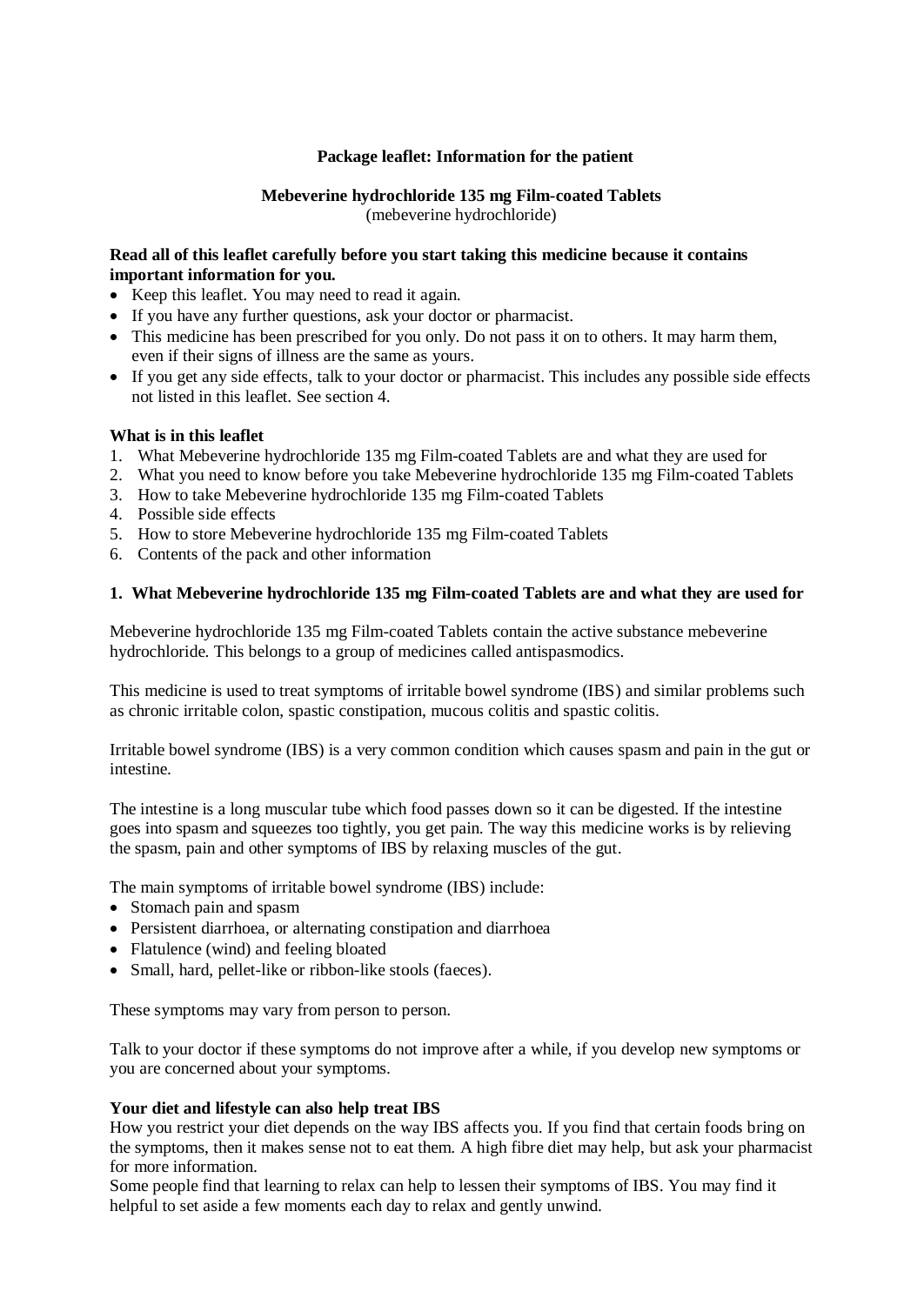# **2. What you need to know before you take Mebeverine hydrochloride 135 mg Film-coated Tablets**

# **Do not take Mebeverine hydrochloride 135 mg Film-coated Tablets:**

 If you are allergic to mebeverine hydrochloride or any of the other ingredients of this medicine (listed in section 6).

If any of the above applies to you, do not take this medicine and talk to your doctor or pharmacist.

# **Warnings and precautions**

Talk to your doctor or pharmacist before taking Mebeverine hydrochloride 135 mg Film-coated Tablets:

- If you have developed new symptoms or your symptoms have become worse.
- If you have liver or kidney problems.

Do not use this medicine without talking to your doctor if you:

- are aged 40 years or over and your symptoms have changed or it has been some time since you last had IBS
- have passed blood in your stools or motions
- are feeling sick or being sick
- have lost your appetite or lost weight
- look pale and feel tired
- are suffering from severe constipation
- have a fever
- have recently travelled abroad
- are, or may be, pregnant or planning to become pregnant
- have abnormal vaginal bleeding or discharge
- have difficulty or pain passing urine.

Consult your doctor if you have developed new symptoms, or if the symptoms worsen, or if they do not improve after 2 weeks of treatment.

# **Other medicines and Mebeverine hydrochloride 135 mg Film-coated Tablets**

Mebeverine hydrochloride 135 mg Film-coated Tablets are not known to interact with other medicines but you should tell your doctor or pharmacist if you are taking, have recently taken or might take any other medicines and notice any strange side effects when you start taking Mebeverine hydrochloride 135 mg Film-coated Tablets.

#### **Mebeverine hydrochloride 135 mg Film-coated Tablets with food and alcohol**

You can drink alcohol while you are taking Mebeverine hydrochloride 135 mg Film-coated Tablets.

#### **Pregnancy and breast-feeding**

If you are pregnant or breast-feeding, think you may be pregnant or are planning to have a baby, ask your doctor or pharmacist for advice before taking this medicine.

There is only limited information about the safety of mebeverine for pregnant women. Your doctor may advise you to stop taking Mebeverine hydrochloride 135 mg Film-coated Tablets before you become pregnant or as soon as you know you are pregnant. Mebeverine hydrochloride 135 mg Filmcoated Tablets should not be used during breast-feeding.

#### **Driving and using machines**

This medicine is not likely to affect you being able to drive or use any tools or machines.

#### **Mebeverine hydrochloride 135 mg Film-coated Tablets contains lactose**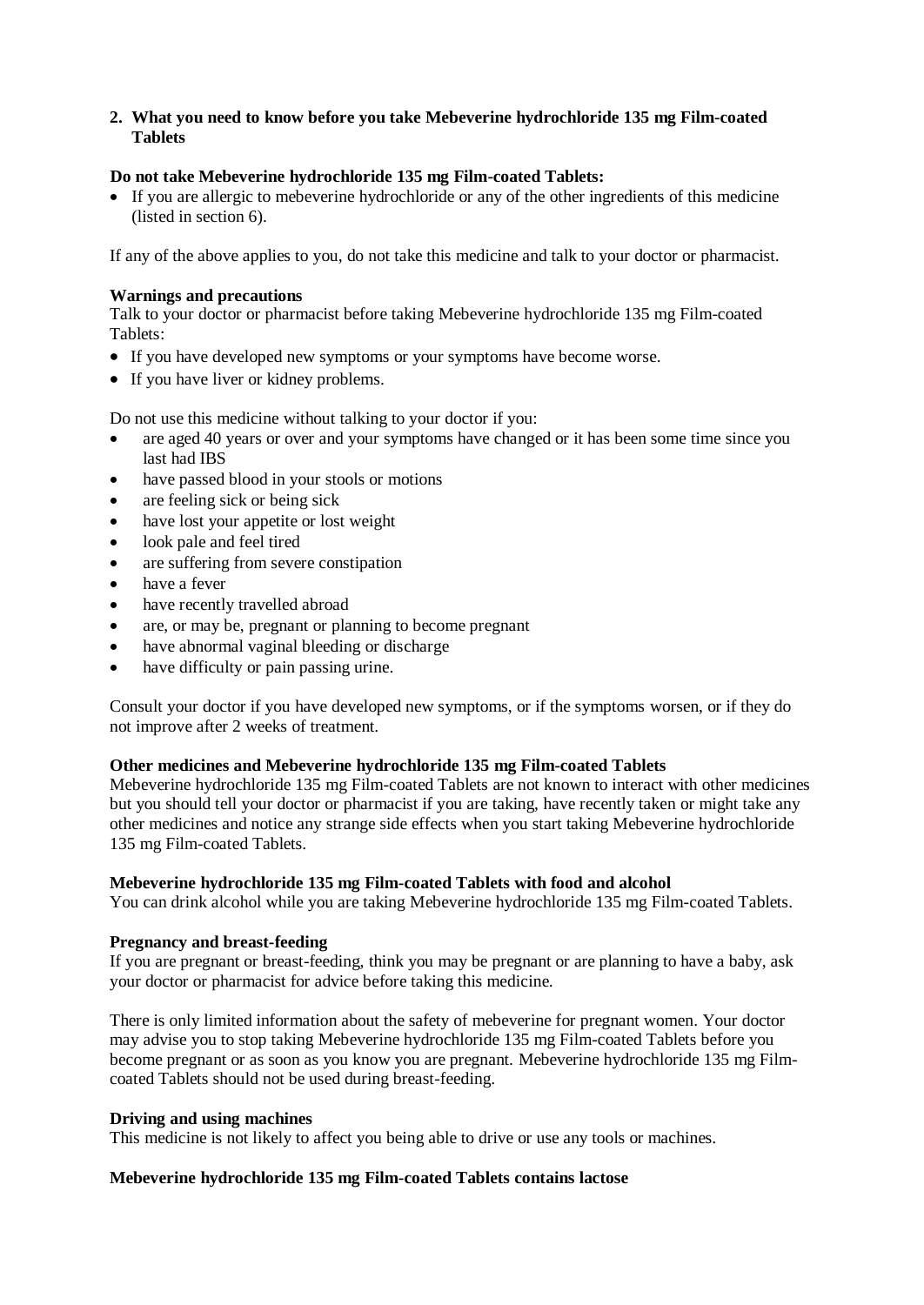If you have been told by your doctor that you have an intolerance to some sugars, contact your doctor before taking this medicinal product.

# **Mebeverine hydrochloride 135 mg Film-coated Tablets contains sodium**

This medicine contains less than 1 mmol sodium (23 mg) per dosage unit, that is to say essentially sodium-free.

# **3. How to take Mebeverine hydrochloride 135 mg Film-coated Tablets**

Always take Mebeverine hydrochloride 135 mg Film-coated Tablets exactly as your doctor or pharmacist has told you. Check with your doctor or pharmacist if you are not sure.

Try to take the tablet twenty minutes before a meal - some people find their symptoms to be strongest after they have eaten. Swallow the tablet whole with water. Do not chew the tablet.

#### **Adults and the elderly:**

- The recommended dose is one tablet three times a day. **Do not take** more than three tablets per day.
- The number of tablets you take can be lowered if your symptoms improve.

#### **Use in children and adolescents:**

Mebeverine hydrochloride 135 mg Film-coated Tablets are not recommended for use in children and adolescents below 18 years of age.

# **If you take more Mebeverine hydrochloride 135 mg Film-coated Tablets than you should**

If you or someone else takes too many Mebeverine hydrochloride 135 mg Film-coated Tablets (an overdose), talk to a doctor or go to a hospital straight away. Take the medicine pack with you.

# **If you forget to take Mebeverine hydrochloride 135 mg Film-coated Tablets**

If you miss a tablet, wait until the next tablet is due. Do not take a double dose to make up for a forgotten dose.

#### **If you stop taking Mebeverine hydrochloride 135 mg Film-coated Tablets**

Do not stop taking the tablets without talking to your doctor, even if you feel better. If you have any further questions on the use of this product, ask your doctor or pharmacist.

#### **4. Possible side effects**

Like all medicines, this medicine can cause side effects, although not everybody gets them.

If you suffer from difficulty in breathing, swelling of the face, neck, lips, tongue or throat (severe allergic reactions), stop taking the tablets and go to your doctor **immediately, or your nearest hospital**.

**Other side effects (frequency unknown):** allergic reactions may occur, such as skin reactions (inflamed or reddened skin, itching or skin rashes).

If you get any side effects, talk to your doctor or pharmacist. This includes any side effects not listed in this leaflet.

#### **Reporting of side effects**

If you get any side effects, talk to your doctor, pharmacist or nurse. This includes any possible side effects not listed in this leaflet. You can also report side effects directly via: HPRA Pharmacovigilance. Website: [www.hpra.ie.](http://www.hpra.ie/) By reporting side effects you can help provide more information on the safety of this medicine.

#### **5. How to store Mebeverine hydrochloride 135 mg Film-coated Tablets**